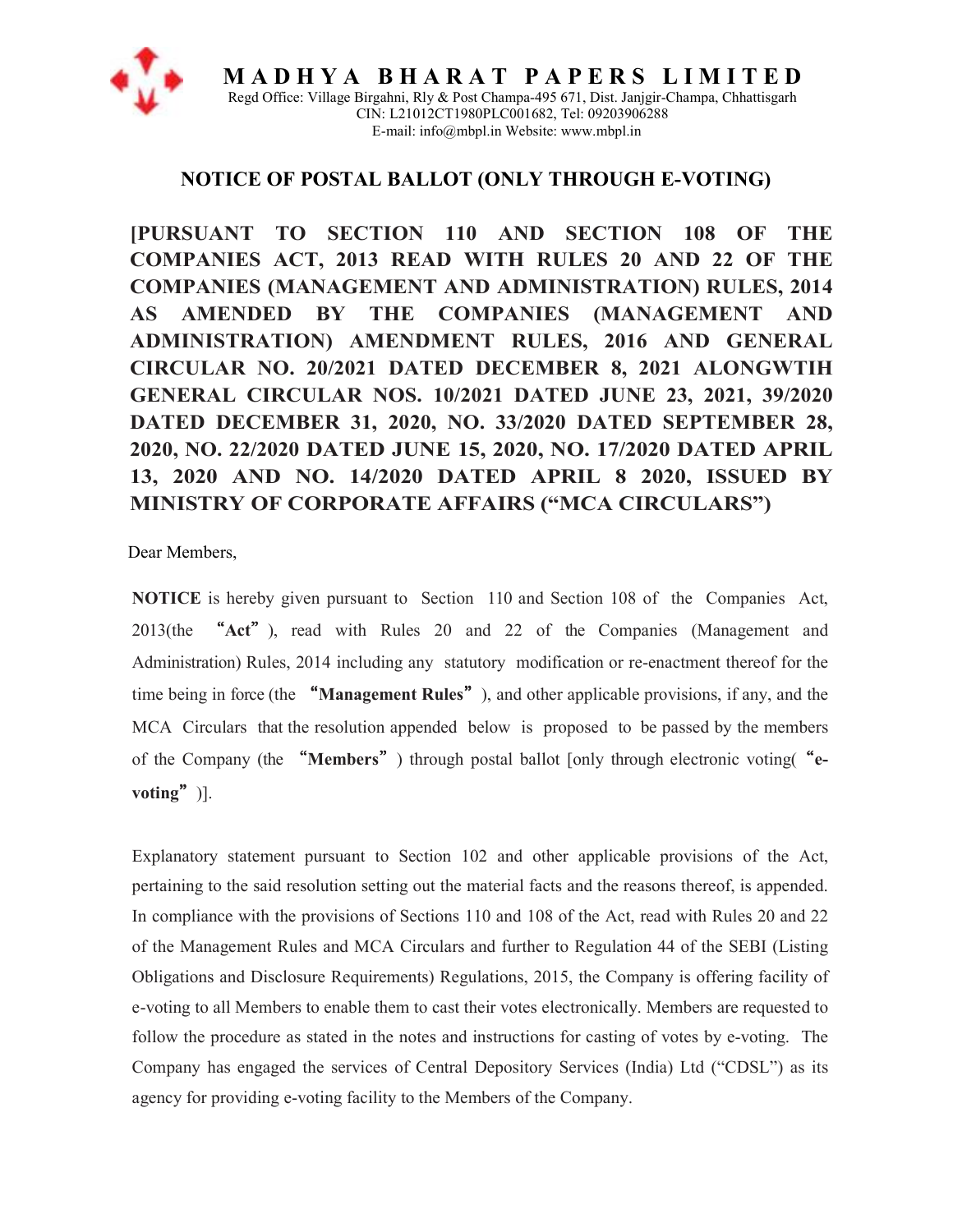Consent of the members is being sought for the resolution proposed as follows:

### **SPECIAL BUSINESS:**

**Item No. 1** 

### **Re-appointment of Mr. Jaydeep Chitlangia (DIN- 00094002) as Managing Director of the Company**

To consider and if thought fit, to pass the following resolution as a Special Resolution:

RESOLVED THAT pursuant to the provisions of Sections 196, 197, 203 read with Schedule – V and other applicable provisions, if any, of the Companies Act, 2013 and the Rules made thereunder including any statutory modification or re-enactment thereof for the time being in force, and subject to other approvals as may be required, the consent of the Members of the Company be and is hereby accorded for re-appointment of Mr. Jaydeep Chitlangia (DIN: 00094002) as Managing Director of the Company, liable to retire by rotation, without any remuneration for a period of three years with effect from April 1, 2022, on such terms and conditions as stated below-

Terms and conditions of Re-appointment:

- i. Term of re-appointment- Three years w.e.f. April 01, 2022
- ii. Remuneration- Nil
- iii. The Managing Director shall be re-imbursed all expenses made by him on behalf of the Company.

RESOLVED FURTHER THAT for the purpose of giving effect to this resolution, the Board be and is hereby authorised to do all such acts, deeds, matters and things as the Board in its absolute discretion may think fit.

### **Item No. 2**

### **Appointment of Mrs. Deepa Maheshwari (DIN- 00550697) as Non-Executive Independent Director of the Company**

To consider and if thought fit, to pass the following resolution as a Special Resolution:

RESOLVED THAT pursuant to the provisions of Sections 149, 150, 152 read with Schedule IV and any other applicable provisions of the Companies Act, 2013, the Companies (Appointment and Qualification of Directors) Rules, 2014 (including any statutory modification(s) or re-enactment thereof for the time being in force) and the SEBI (Listing Obligations and Disclosure Requirements) Regulations, 2015, Mrs Deepa Maheshwari (DIN:00550697), who has given her consent for change in designation and appointment as Non-Executive, Independent Director of the Company and has submitted a declaration that she meets the criteria for independence as provided in Section 149(6) of the Act and Regulation 16(1)(b) of SEBI (Listing Obligations and Disclosure Requirements) Regulations, 2015 and whose appointment has been recommended by the Nomination & Remuneration Committee and by the Board of Directors for consideration by the Members, be and is hereby appointed as Independent Director of the Company, not liable to retire by rotation, to hold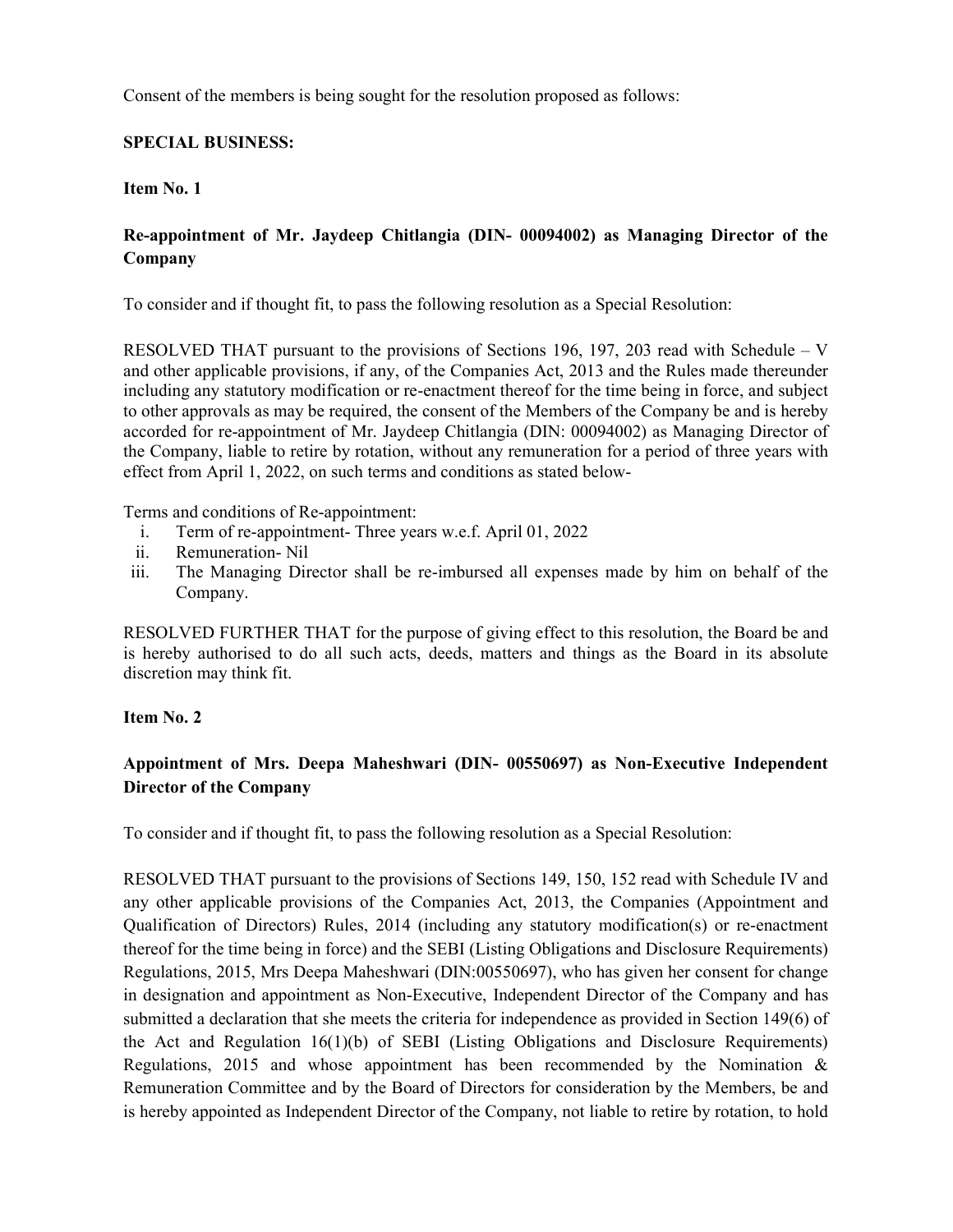office for a term of three consecutive years with effect from February 25, 2022 to February 24, 2025.

RESOLVED FURTHER THAT the Board of Directors of the Company be and is hereby authorised to do all such acts and take all such steps as may be necessary, proper or expedient to give effect to this resolution.

**Item No. 3** 

### **Appointment of Mr Mohammed Kamran (DIN- 03333319) as Non-Executive Director of the Company**

To consider and if thought fit, to pass the following resolution as an Ordinary Resolution:

RESOLVED THAT pursuant to the provisions of Section 149, 152 and other applicable provisions of the Companies Act, 2013 (including any statutory modifications or re-enactment thereof for the time being in force), Companies (Appointment and Qualification of Directors) Rules, 2014, and applicable provisions of SEBI (Listing Obligations and Disclosure Requirements) Regulations, 2015, as amended from time to time, Mr Mohammed Kamran (DIN: 03333319) who was appointed by the Board of Directors on recommendation of Nomination and Remuneration Committtee as an Additional Director (Non-Executive and Non-Independent) of the Company w.e.f. 14th day of March, 2022 in terms of Sections 161(1) and in respect of whom the Company has received a notice in writing from a Member under Section 160 of the Act, proposing his candidature for the office of Director of the Company, be and is hereby appointed as Non-Executive Director of the Company who is liable to retire by rotation.

RESOLVED FURTHER THAT the Board of Directors of the Company be and is hereby authorised to do all such acts and take all such steps as may be necessary, proper or expedient to give effect to this resolution.

By Order of the Board

Dated: 14th March, 2022 *Company Secretary*  Place: Kolkata M No- A41850

 **Komal Dhruv** 

### **Notes:**

- 1. The explanatory statement pursuant to Section 102 of the Act stating all material facts and the reasons for the proposal is annexed herewith.
- 2. On account of threat posed by COVID-19 and in terms of the MCA Circulars, the Company will send Postal Ballot Notice in electronic form only i.e. email to those shareholders of the Company whose email ids are registered with the Company or RTA and hard copy of Postal Ballot Notice along with Postal Ballot Forms and pre-paid business envelope will not be sent to the shareholders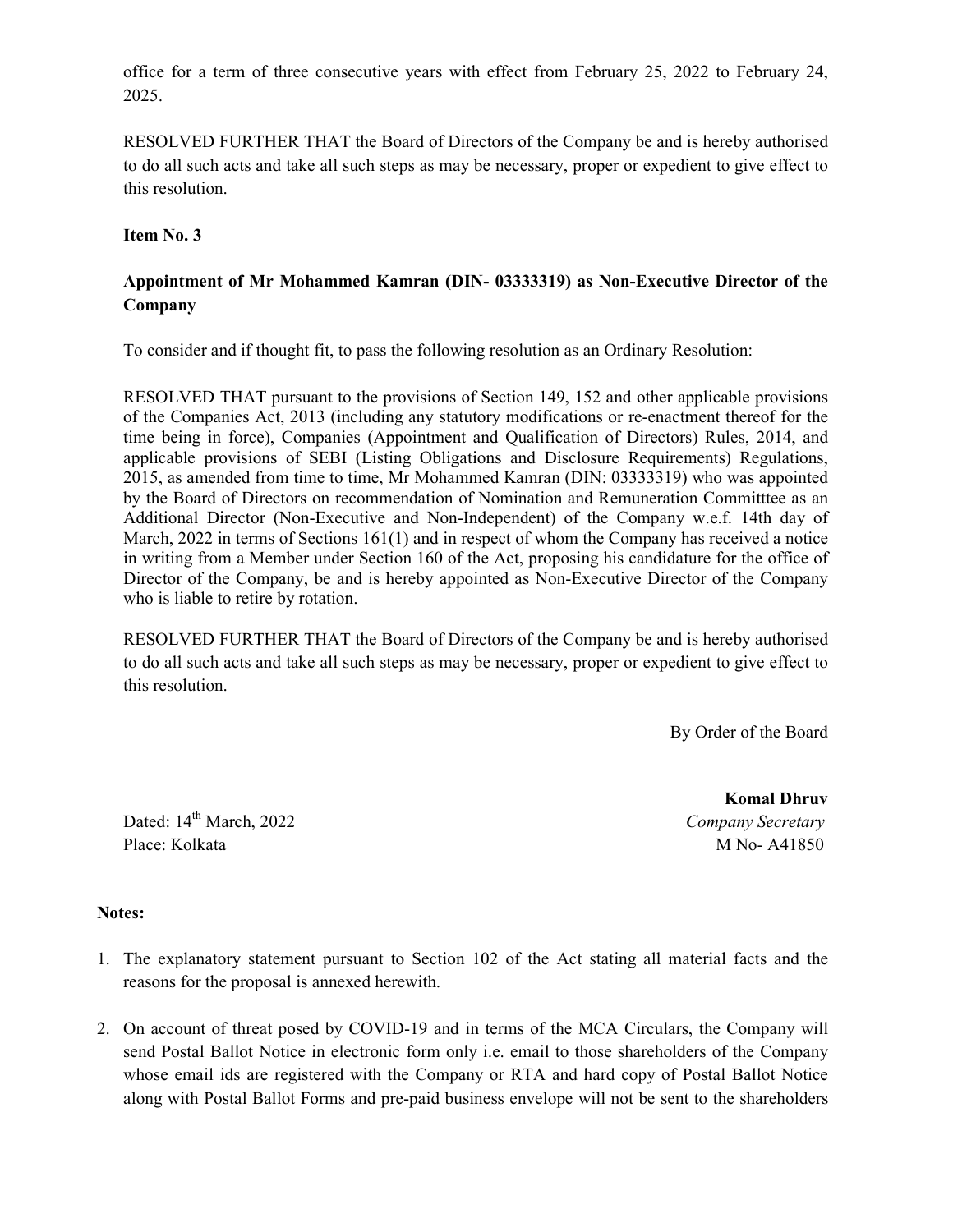for this Postal Ballot. Accordingly, the communication of the assent or dissent of the members would take place through the remote e-voting system only.

- 3. Members may also note that the Notice of Postal Ballot (only through e-voting) will also be available on the Company's website www.mbpl.in and on the website of the agency – www.evotingindia.com for download.
- 4. The Board of Directors of the Company has appointed Mr. Atul Kumar Labh, Practising Company Secretary (FCS 4848 / CP-3238) as the Scrutinizer for conducting the postal ballot (only through evoting) process in a fair and transparent manner.
- 5. The Postal Ballot Notice (only through e-voting) is being sent to all the Members, whose names appear in the Register of Members/Statements of beneficial ownership maintained by the Depositories i.e., National Securities Depository Limited (NSDL) and Central Depository Services (India) Limited (CDSL) as on the close of working hours on Friday,  $8<sup>th</sup>$  April, 2022 ("Cut-off date").
- 6. Members may note that pursuant to the provisions of Sections 108 and 110 of the Act read with Companies (Management and Administration) Rules, 2014, Regulation 44 of SEBI (Listing Obligations and Disclosure Requirements) Regulations, 2015 and SS-2, the Company is pleased to provide the members with the facility to exercise their right to vote on the matter included in the postal ballot by electronic means only i.e. through remote e-voting services provided by Central Depository Services (India) Limited ("CDSL").
- 7. In compliance of the aforementioned MCA circulars, all the documents referred to in the Postal Ballot notice (only through e-voting) and the Explanatory Statement shall be made available for inspection by the members of the Company through electronic mode only.
- 8. Resolution passed by the Members through Postal Ballot shall be deemed to have been passed effectively at a General Meeting of the Members.
- 9. The Scrutinizer will submit his report to the Chairman/ Company Secretary of the Company. The result of the Postal Ballot will be announced by the Company Secretary of the Company and will be displayed on the Company's website www.mbpl.in on website of CDSL www.evotingindia.com and intimated to the Stock Exchanges where the securities of the Company are listed.

### **The instructions for shareholders voting electronically are as under:**

I. The voting period begins on 23.04.2022 at 10.00 A.M. and ends on 22.05.2022 at 5.00 P.M. During this period shareholders of the Company, holding shares either in physical form or in dematerialized form, as on the cut-off date of 08.04.2022 may cast their vote electronically. The e-voting module shall be disabled by CDSL for voting thereafter.

II. Pursuant to SEBI Circular No. SEBI/HO/CFD/CMD/CIR/P/2020/242 dated 09.12.2020, under Regulation 44 of SEBI (Listing Obligations and Disclosure Requirements) Regulations, 2015, listed entities are required to provide remote e-voting facility to its shareholders, in respect of all shareholders' resolutions. However, it has been observed that the participation by the public non-institutional shareholders/ retail shareholders is at a negligible level.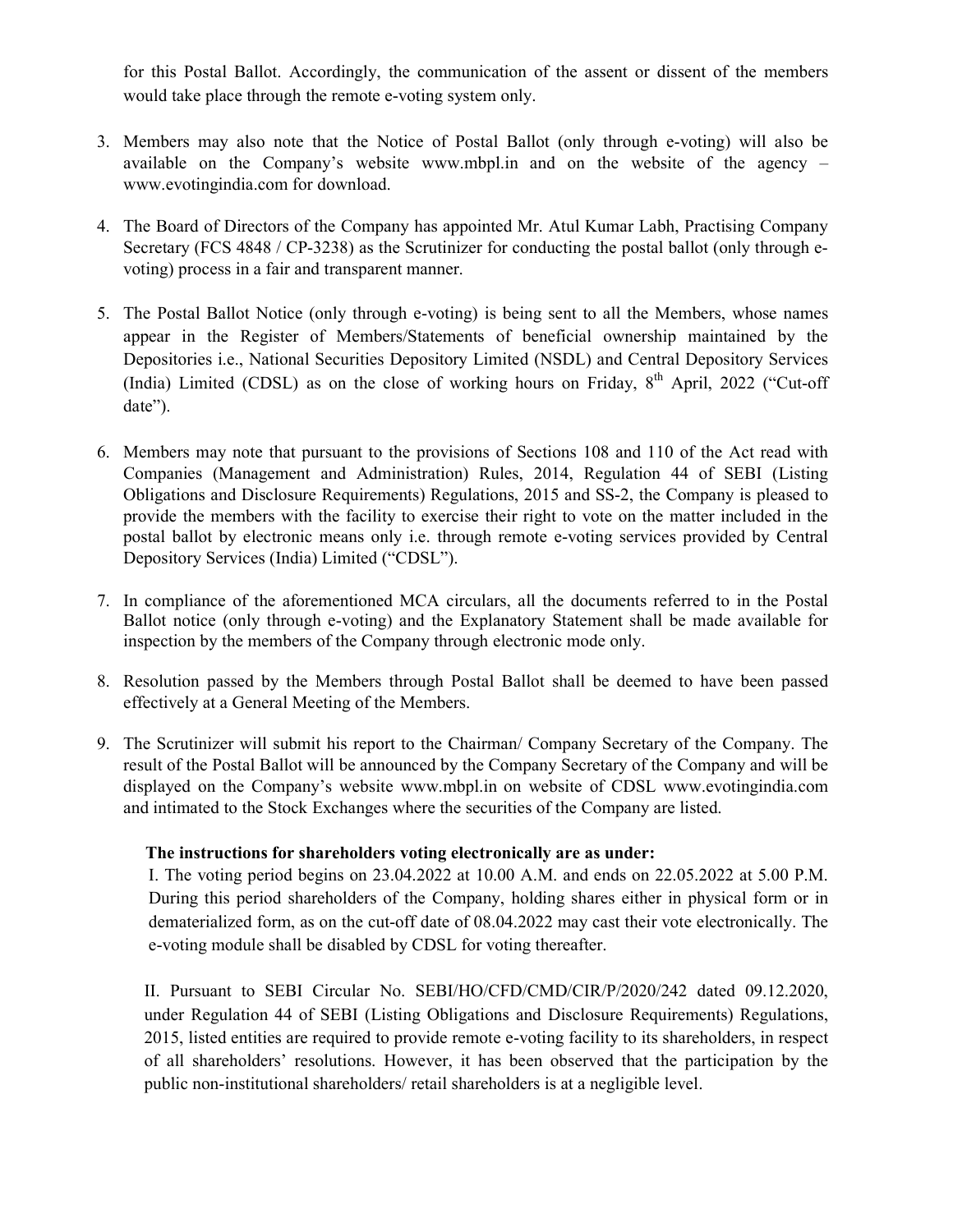Currently, there are multiple e-voting service providers (ESPs) providing e-voting facility to listed entities in India. This necessitates registration on various ESPs and maintenance of multiple user IDs and passwords by the shareholders.

In order to increase the efficiency of the voting process, pursuant to a public consultation, it has been decided to enable e-voting to all the demat account holders, by way of a single login credential, through their demat accounts/ websites of Depositories/ Depository Participants. Demat account holders would be able to cast their vote without having to register

 again with the ESPs, thereby, not only facilitating seamless authentication but also enhancing ease and convenience of participating in e-voting process.

III. In terms of SEBI circular no. SEBI/HO/CFD/CMD/CIR/P/2020/242 dated December 9, 2020 on e-Voting facility provided by Listed Companies, Individual shareholders holding securities in demat mode are allowed to vote through their demat account maintained with Depositories and Depository Participants. Shareholders are advised to update their mobile number and email id in their demat accounts in order to access e-Voting facility.

| of<br><b>Type</b>                                                  | <b>Login Method</b>                                                                      |  |  |
|--------------------------------------------------------------------|------------------------------------------------------------------------------------------|--|--|
| shareholders                                                       |                                                                                          |  |  |
| Individual                                                         | Users who have opted for CDSL Easi / Easiest facility, can login through<br>1)           |  |  |
| Shareholders                                                       | their existing user id and password. Option will be made available to reach              |  |  |
| holding                                                            | e-Voting page without any further authentication. The URL for users to                   |  |  |
| securities in                                                      | login to Easi / Easiest are https://web.cdslindia.com/myeasi/home/login or               |  |  |
| Demat mode                                                         | visit www.cdslindia.com and click on Login icon and select New System                    |  |  |
| with CDSL                                                          | Myeasi.                                                                                  |  |  |
|                                                                    | After successful login the Easi / Easiest user will be able to see the e-<br>2)          |  |  |
|                                                                    | Voting option for eligible companies where the evoting is in progress as                 |  |  |
|                                                                    | per the information provided by company. On clicking the evoting option,                 |  |  |
|                                                                    | the user will be able to see e-Voting page of the e-Voting service provider              |  |  |
|                                                                    | for casting your vote during the remote e-Voting period Additionally, there              |  |  |
|                                                                    | is also links provided to access the system of all e-Voting Service Providers            |  |  |
|                                                                    | i.e. CDSL/NSDL/KARVY/LINKINTIME, so that the user can visit the e-                       |  |  |
|                                                                    | Voting service providers' website directly.                                              |  |  |
|                                                                    | If the user is not registered for Easi/Easiest, option to register is available at<br>3) |  |  |
|                                                                    | https://web.cdslindia.com/myeasi/Registration/EasiRegistration                           |  |  |
|                                                                    | Alternatively, the user can directly access e-Voting page by providing<br>4)             |  |  |
| Demat Account Number and PAN No. from a e-Voting link available on |                                                                                          |  |  |
|                                                                    | www.cdslindia.com home page. The system will authenticate the user by                    |  |  |
|                                                                    | sending OTP on registered Mobile & Email as recorded in the Demat                        |  |  |
|                                                                    | Account. After successful authentication, user will be able to see the e-                |  |  |
|                                                                    | Voting option where the evoting is in progress and also able to directly                 |  |  |
|                                                                    | access the system of all e-Voting Service Providers.                                     |  |  |

**Login method for e-Voting for Individual shareholders holding securities in Demat mode CDSL/ NSDL is given below:**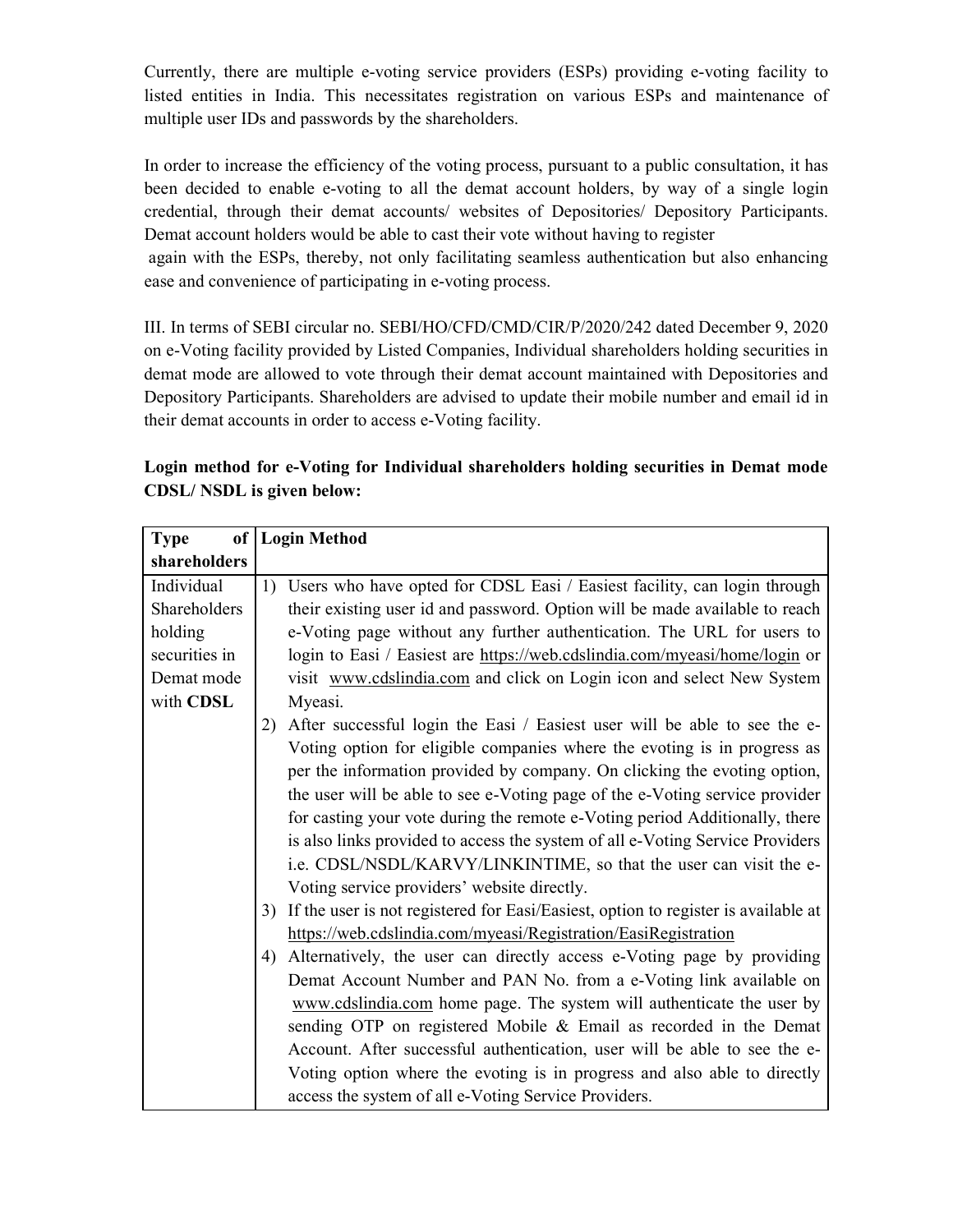| Individual<br>Shareholders<br>holding<br>securities in<br>demat mode<br>with NSDL | 1) If you are already registered for NSDL IDeAS facility, please visit the e-<br>Services website of NSDL. Open web browser by typing the following<br>URL: https://eservices.nsdl.com either on a Personal Computer or on a<br>mobile. Once the home page of e-Services is launched, click on the<br>"Beneficial Owner" icon under "Login" which is available under 'IDeAS'<br>section. A new screen will open. You will have to enter your User ID and<br>Password. After successful authentication, you will be able to see e-Voting<br>services. Click on "Access to e-Voting" under e-Voting services and you<br>will be able to see e-Voting page. Click on company name or e-Voting<br>service provider name and you will be re-directed to e-Voting service<br>provider website for casting your vote during the remote e-Voting period.<br>2) If the user is not registered for IDeAS e-Services, option to register is<br>available at https://eservices.nsdl.com. Select "Register Online for IDeAS<br>click<br>"Portal<br>at<br><sub>or</sub><br>https://eservices.nsdl.com/SecureWeb/IdeasDirectReg.jsp<br>3) Visit the e-Voting website of NSDL. Open web browser by typing the<br>following URL: https://www.evoting.nsdl.com/ either on a Personal<br>Computer or on a mobile. Once the home page of e-Voting system is<br>launched, click on the icon "Login" which is available under<br>'Shareholder/Member' section. A new screen will open. You will have to<br>enter your User ID (i.e. your sixteen digit demat account number hold with<br>NSDL), Password/OTP and a Verification Code as shown on the screen.<br>After successful authentication, you will be redirected to NSDL Depository<br>site wherein you can see e-Voting page. Click on company name or e-<br>Voting service provider name and you will be redirected to e-Voting<br>service provider website for casting your vote during the remote e-Voting<br>period. |  |  |
|-----------------------------------------------------------------------------------|------------------------------------------------------------------------------------------------------------------------------------------------------------------------------------------------------------------------------------------------------------------------------------------------------------------------------------------------------------------------------------------------------------------------------------------------------------------------------------------------------------------------------------------------------------------------------------------------------------------------------------------------------------------------------------------------------------------------------------------------------------------------------------------------------------------------------------------------------------------------------------------------------------------------------------------------------------------------------------------------------------------------------------------------------------------------------------------------------------------------------------------------------------------------------------------------------------------------------------------------------------------------------------------------------------------------------------------------------------------------------------------------------------------------------------------------------------------------------------------------------------------------------------------------------------------------------------------------------------------------------------------------------------------------------------------------------------------------------------------------------------------------------------------------------------------------------------------------------------------------------------------------------------------------------------------------------------|--|--|
| Individual                                                                        | You can also login using the login credentials of your demat account through                                                                                                                                                                                                                                                                                                                                                                                                                                                                                                                                                                                                                                                                                                                                                                                                                                                                                                                                                                                                                                                                                                                                                                                                                                                                                                                                                                                                                                                                                                                                                                                                                                                                                                                                                                                                                                                                               |  |  |
| Shareholders                                                                      | your Depository Participant registered with NSDL/CDSL for e-Voting facility.                                                                                                                                                                                                                                                                                                                                                                                                                                                                                                                                                                                                                                                                                                                                                                                                                                                                                                                                                                                                                                                                                                                                                                                                                                                                                                                                                                                                                                                                                                                                                                                                                                                                                                                                                                                                                                                                               |  |  |
| (holding                                                                          | After Successful login, you will be able to see e-Voting option. Once you click                                                                                                                                                                                                                                                                                                                                                                                                                                                                                                                                                                                                                                                                                                                                                                                                                                                                                                                                                                                                                                                                                                                                                                                                                                                                                                                                                                                                                                                                                                                                                                                                                                                                                                                                                                                                                                                                            |  |  |
| in<br>securities                                                                  | on e-Voting option, you will be redirected to NSDL/CDSL Depository site                                                                                                                                                                                                                                                                                                                                                                                                                                                                                                                                                                                                                                                                                                                                                                                                                                                                                                                                                                                                                                                                                                                                                                                                                                                                                                                                                                                                                                                                                                                                                                                                                                                                                                                                                                                                                                                                                    |  |  |
| demat mode)                                                                       | after successful authentication, wherein you can see e-Voting feature. Click on                                                                                                                                                                                                                                                                                                                                                                                                                                                                                                                                                                                                                                                                                                                                                                                                                                                                                                                                                                                                                                                                                                                                                                                                                                                                                                                                                                                                                                                                                                                                                                                                                                                                                                                                                                                                                                                                            |  |  |
| login through                                                                     | company name or e-Voting service provider name and you will be redirected to                                                                                                                                                                                                                                                                                                                                                                                                                                                                                                                                                                                                                                                                                                                                                                                                                                                                                                                                                                                                                                                                                                                                                                                                                                                                                                                                                                                                                                                                                                                                                                                                                                                                                                                                                                                                                                                                               |  |  |
| their                                                                             | e-Voting service provider website for casting your vote during the remote e-                                                                                                                                                                                                                                                                                                                                                                                                                                                                                                                                                                                                                                                                                                                                                                                                                                                                                                                                                                                                                                                                                                                                                                                                                                                                                                                                                                                                                                                                                                                                                                                                                                                                                                                                                                                                                                                                               |  |  |
| <b>Depository</b>                                                                 | Voting                                                                                                                                                                                                                                                                                                                                                                                                                                                                                                                                                                                                                                                                                                                                                                                                                                                                                                                                                                                                                                                                                                                                                                                                                                                                                                                                                                                                                                                                                                                                                                                                                                                                                                                                                                                                                                                                                                                                                     |  |  |
| Participants                                                                      |                                                                                                                                                                                                                                                                                                                                                                                                                                                                                                                                                                                                                                                                                                                                                                                                                                                                                                                                                                                                                                                                                                                                                                                                                                                                                                                                                                                                                                                                                                                                                                                                                                                                                                                                                                                                                                                                                                                                                            |  |  |
|                                                                                   |                                                                                                                                                                                                                                                                                                                                                                                                                                                                                                                                                                                                                                                                                                                                                                                                                                                                                                                                                                                                                                                                                                                                                                                                                                                                                                                                                                                                                                                                                                                                                                                                                                                                                                                                                                                                                                                                                                                                                            |  |  |

**Important note:** Members who are unable to retrieve User ID/ Password are advised to use Forget User ID and Forget Password option available at abovementioned website.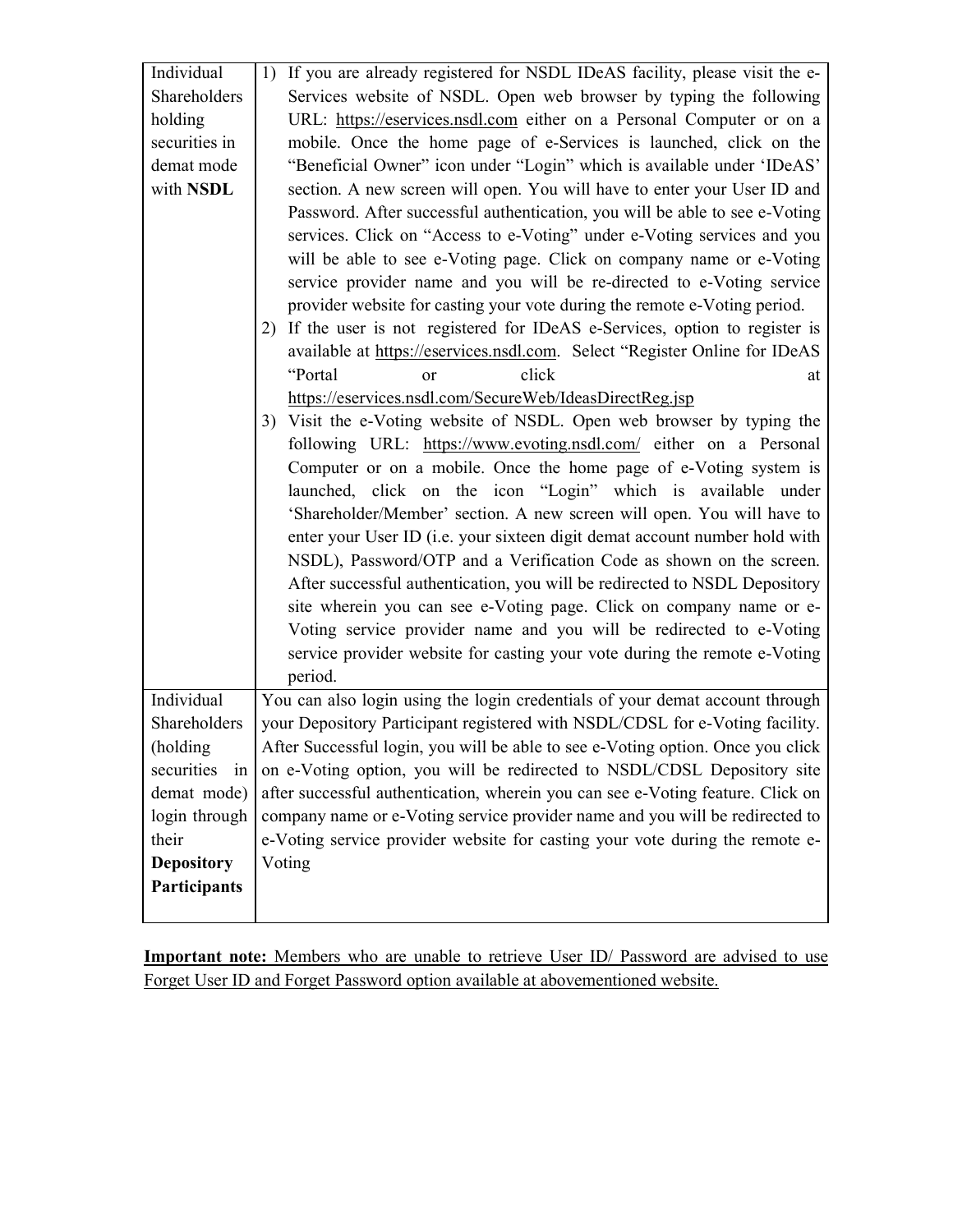# **Helpdesk for Individual Shareholders holding securities in demat mode for any technical issues related to login through Depository i.e. CDSL and NSDL**

| Login type                      | <b>Helpdesk details</b>                             |
|---------------------------------|-----------------------------------------------------|
| Individual Shareholders holding | Members facing any technical issue in login can     |
| securities in Demat mode with   | contact CDSL helpdesk by sending a request at       |
| <b>CDSL</b>                     | helpdesk.evoting@cdslindia.comor contact at 022-    |
|                                 | 23058738 and 22-23058542-43.                        |
|                                 |                                                     |
| Individual Shareholders holding | Members facing any technical issue in login can     |
| securities in Demat mode with   | contact NSDL helpdesk by sending a request at       |
| <b>NSDL</b>                     | evoting@nsdl.co.in or call at toll free no.: $1800$ |
|                                 | 1020 990 and 1800 22 44 30                          |

# **V. Login method for e-Voting for physical shareholders and shareholders other than individual shareholders holding in Demat form:**

- 1) The shareholders should log on to the e-voting website www.evotingindia.com.
- 2) Click on "Shareholders" module.
- 3) Now enter your User ID
	- a. For CDSL: 16 digits beneficiary ID,
	- b. For NSDL: 8 Character DP ID followed by 8 Digits Client ID,
	- c. Shareholders holding shares in Physical Form should enter Folio Number registered with the Company.
- 4) Next enter the Image Verification as displayed and Click on Login.
- 5) If you are holding shares in demat form and had logged on to www.evotingindia.com and voted on an earlier e-voting of any company, then your existing password is to be used.

|            | For Physical Shareholders other than individual shareholders     |  |  |  |
|------------|------------------------------------------------------------------|--|--|--|
|            | holding shares in Demat                                          |  |  |  |
| <b>PAN</b> | Enter your 10 digit alpha-numeric *PAN issued by Income Tax      |  |  |  |
|            | Department (Applicable for both demat shareholders as well as    |  |  |  |
|            | physical shareholders)                                           |  |  |  |
|            | Shareholders who have not updated their PAN with the             |  |  |  |
|            | Company/Depository Participant are requested to use the sequence |  |  |  |
|            | number sent by Company/RTA or contact Company/RTA.               |  |  |  |

6) If you are a first-time user follow the steps given below: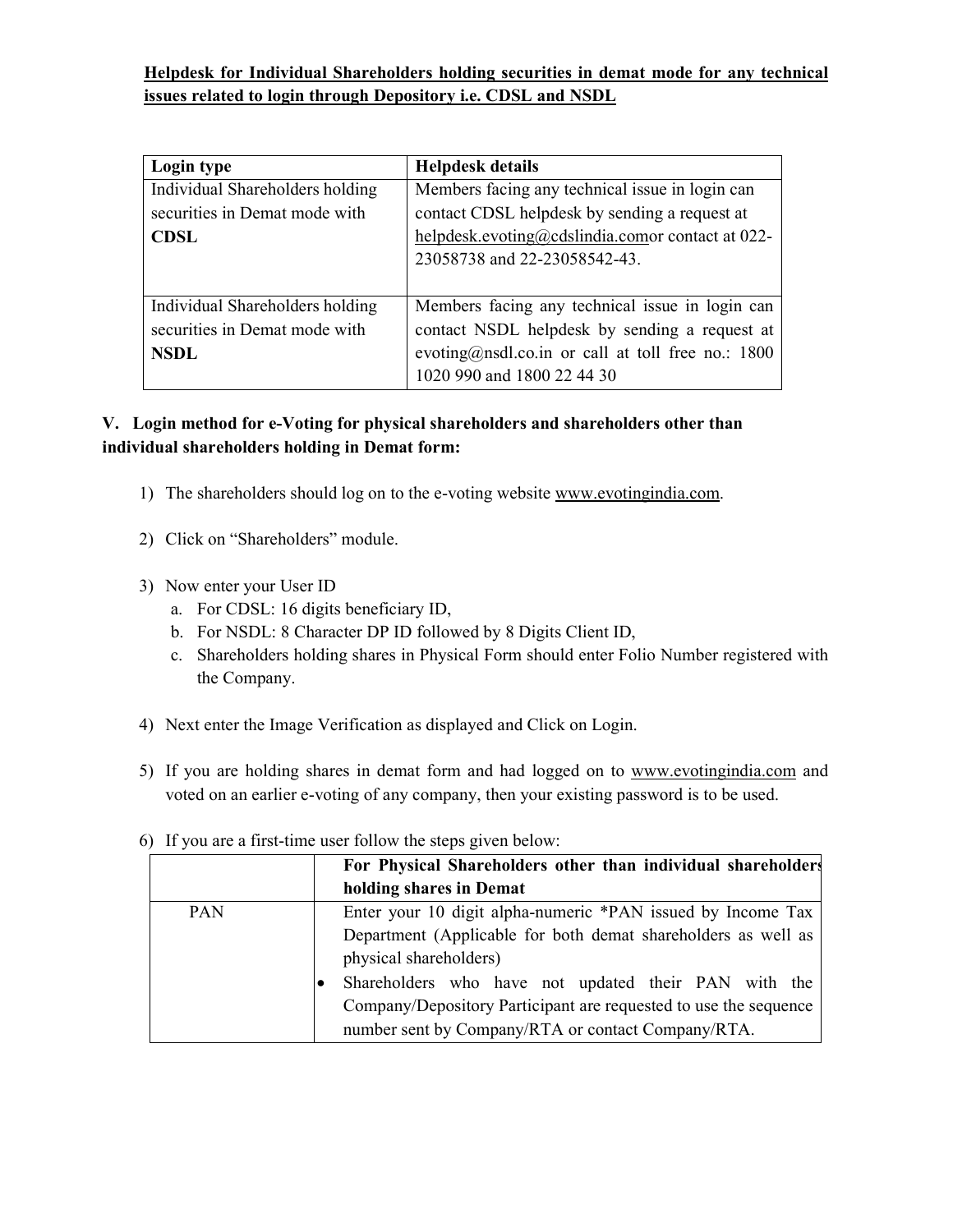| Dividend                | Bank | Enter the Dividend Bank Details or Date of Birth (in dd/mm/yyyy  |
|-------------------------|------|------------------------------------------------------------------|
| Details                 |      | format) as recorded in your demat account or in the company      |
| <b>OR</b> Date of Birth |      | records in order to login.                                       |
| (DOB)                   |      | If both the details are not recorded with the depository or      |
|                         |      | company, please enter the member id $\prime$ folio number in the |
|                         |      | Dividend Bank details field.                                     |
|                         |      |                                                                  |

- 7) After entering these details appropriately, click on "SUBMIT" tab.
- 8) Shareholders holding shares in physical form will then directly reach the Company selection screen. However, shareholders holding shares in demat form will now reach 'Password Creation' menu wherein they are required to mandatorily enter their login password in the new password field. Kindly note that this password is to be also used by the demat holders for voting for resolutions of any other company on which they are eligible to vote, provided that company opts for e-voting through CDSL platform. It is strongly recommended not to share your password with any other person and take utmost care to keep your password confidential.
- 9) For shareholders holding shares in physical form, the details can be used only for e-voting on the resolutions contained in this Notice.
- 10) Click on the EVSN for the relevant <MADHYA BHARAT PAPERS LIMITED> on which you choose to vote.
- 11) On the voting page, you will see "RESOLUTION DESCRIPTION" and against the same the option "YES/NO" for voting. Select the option YES or NO as desired. The option YES implies that you assent to the Resolution and option NO implies that you dissent to the Resolution.
- 12) Click on the "RESOLUTIONS FILE LINK" if you wish to view the entire Resolution details.
- 13) After selecting the resolution, you have decided to vote on, click on "SUBMIT". A confirmation box will be displayed. If you wish to confirm your vote, click on "OK", else to change your vote, click on "CANCEL" and accordingly modify your vote.
- 14) Once you "CONFIRM" your vote on the resolution, you will not be allowed to modify your vote.
- 15) You can also take a print of the votes cast by clicking on "Click here to print" option on the Voting page.
- 16) If a demat account holder has forgotten the login password then Enter the User ID and the image verification code and click on Forgot Password & enter the details as prompted by the system.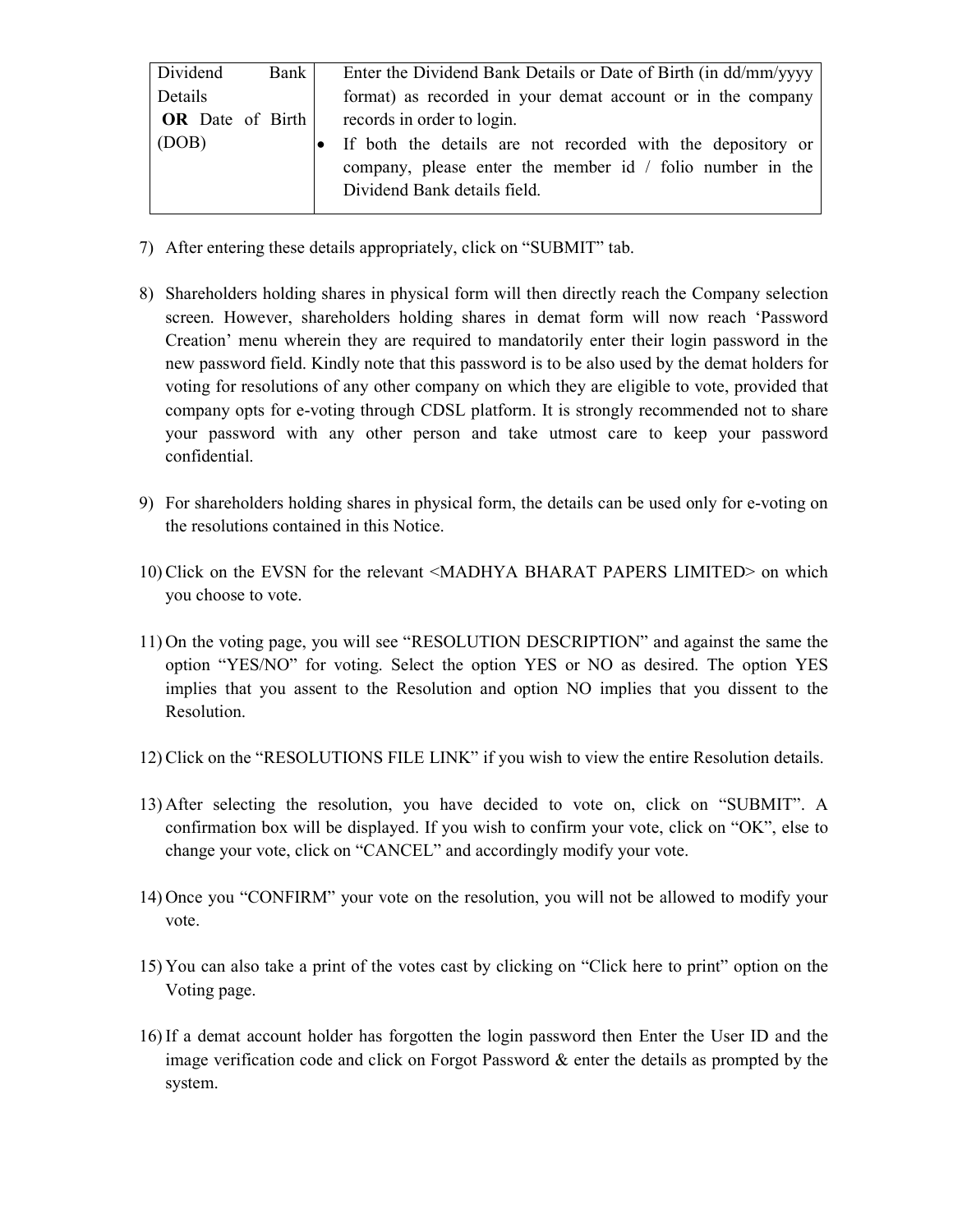### **Additional Facility for Non – Individual Shareholders and Custodians –Remote Voting:**

- Non-Individual shareholders (i.e. other than Individuals, HUF, NRI etc.) and Custodians are required to log on to www.evotingindia.com and register themselves in the "Corporates" module.
- A scanned copy of the Registration Form bearing the stamp and sign of the entity should be emailed to helpdesk.evoting@cdslindia.com.
- After receiving the login details a Compliance User should be created using the admin login and password. The Compliance User would be able to link the account(s) for which they wish to vote on.
- The list of accounts linked in the login should be mailed to helpdesk.evoting@cdslindia.com and on approval of the accounts they would be able to cast their vote.
- A scanned copy of the Board Resolution and Power of Attorney (POA) which they have issued in favour of the Custodian, if any, should be uploaded in PDF format in the system for the scrutinizer to verify the same.
- Alternatively Non Individual shareholders are required to send the relevant Board Resolution/ Authority letter etc. together with attested specimen signature of the duly authorized signatory who are authorized to vote, to the Scrutinizer and to the Company at the email address viz; info@mbpl.in (designated email address by company), if they have voted from individual tab & not uploaded same in the CDSL e-voting system for the scrutinizer to verify the same.

# **Process for those shareholders whose email/ mobile no. are not registered with the Company/ Depositories**

1. For Physical shareholders- please provide necessary details like Folio No., Name of shareholder, scanned copy of the share certificate (front and back), PAN (self attested scanned copy of PAN card), AADHAR (self attested scanned copy of Aadhar Card) by email to **Company/RTA email id**.

2. For Demat shareholders - Please update your email id  $\&$  mobile no. with your respective Depository Participant (DP)

3. For Individual Demat shareholders – Please update your email id  $\&$  mobile no. with your respective Depository Participant (DP) which is mandatory while e-Voting.

If you have any queries or issues regarding e-Voting from the CDSL e-Voting System, you can write an email to helpdesk.evoting@cdslindia.com or contact at 022- 23058738 and 022-23058542/43.

All grievances connected with the facility for voting by electronic means may be addressed to Mr. Rakesh Dalvi, Sr. Manager, (CDSL, ) Central Depository Services (India) Limited, A Wing, 25th Floor, Marathon Futurex, Mafatlal Mill Compounds, N M Joshi Marg, Lower Parel (East), Mumbai - 400013 or send an email to helpdesk.evoting@cdslindia.com or call on 022-23058542/43.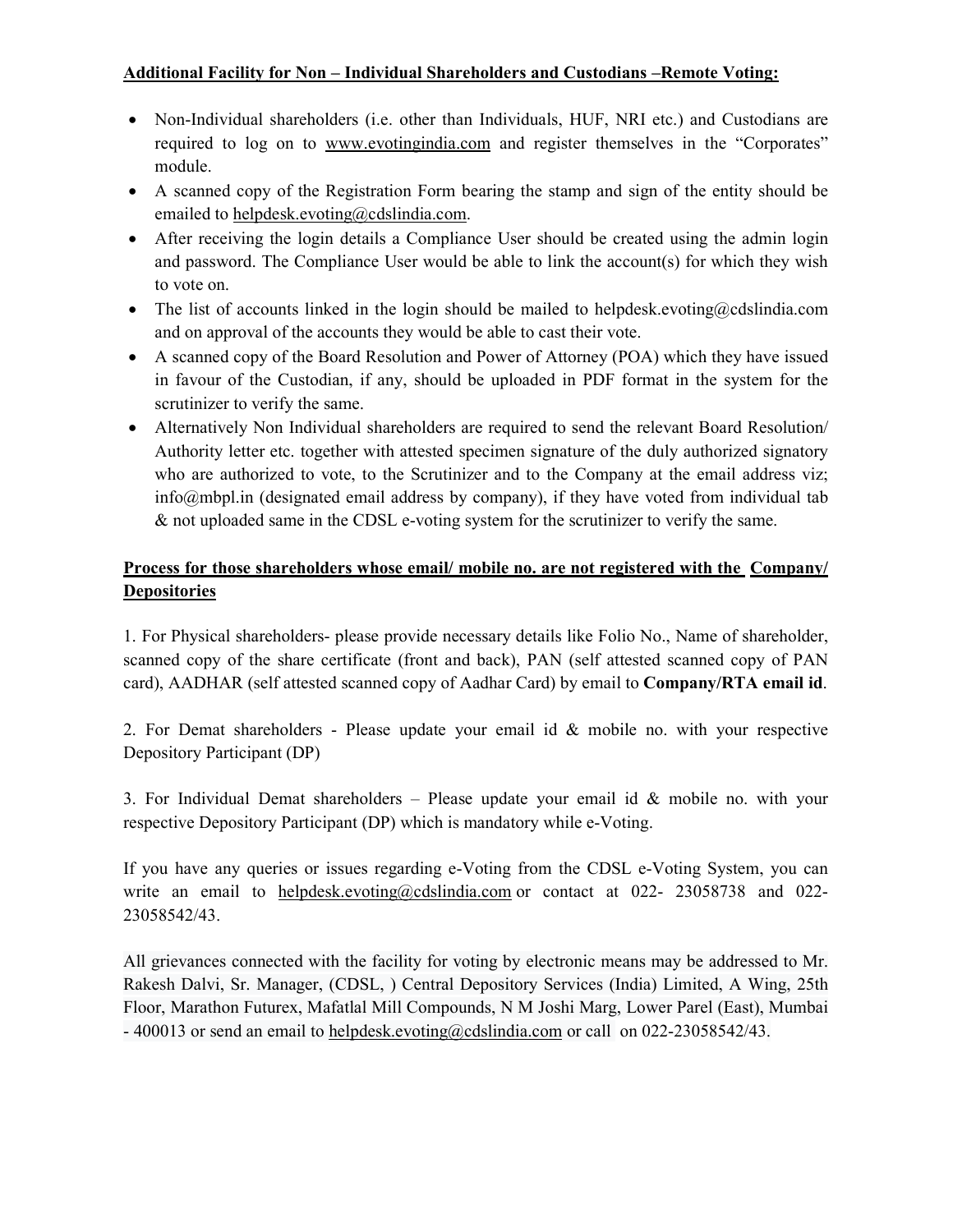# **EXPLANATORY STATEMENT PURSUANT TO SECTION 102 OF THE COMPANIES ACT, 2013**

### **Item No. 1**

The Board of Directors have re-appointed Mr. Jaydeep Chitlangia as Managing Director of the Company for the period from  $1<sup>st</sup>$  April, 2022 to  $31<sup>st</sup>$  March, 2025 on the terms and conditions as contained in the resolution. He is working with the Company since last 30 years. Your Directors are of the opinion that his continued association with the Company is beneficial to the Company. The Company is not in default of any payment to its bankers or any financial institutions. The Company does not have any debenture holders.

The Resolution set out in Item No. 1 of the Notice convening the meeting has to be considered accordingly and the Board recommends the same for approval of the members.

The resolution seeks approval of the members in terms of Sections 196 and 197 read with Schedule – V and other applicable provisions, if any, of the Companies Act, 2013, and Rules made thereunder for the appointment of Mr. Jaydeep Chitlangia as Managing Director for a period of three years commencing from  $1<sup>st</sup>$  April, 2022.

No Director, Key Managerial Personnel or their relatives are interested or concerned, financially or otherwise, in the resolution, except Mr. Jaydeep Chitlangia, to whom the resolution relates.

### **Statement required pursuant to the provisions of Schedule V of the Companies Act, 2013 is given below:**

### **I. GENERAL INFORMATION:**

- 1. Nature of Industry: Company was into manufacture of Writing and Printing paper however operations of the company are closed since July, 2019
- 2. Date or expected date of commencement of commercial production: Company started operations in the year 1984.
- 3. In case of new companies, expected date of commencement of activities as per project approved by financial institutions appearing in the prospectus: Not Applicable 4. Financial Performance based on given indicators:

| Financial Performance based on given indicators: |          |          | (₹ in lakhs) |
|--------------------------------------------------|----------|----------|--------------|
| <b>Particulars</b>                               | 2020-21  | 2019-20  | 2018-19      |
| Revenue from Operations                          |          | 6203.25  | 4788.85      |
| Profit/ (Loss) before tax                        | (348.43) | (202.80) | (1990.55)    |
| Profit/ (Loss) after tax                         | (348.43) | (202.80) | (2439.79)    |

- 4. Financial Performance based on given indicators:  $(\bar{f}$  in lakhs)
- 5. Foreign investments or collaborations, if any: Nil

### **II. INFORMATION ABOUT THE APPOINTEE:**

- 1. Background details: Mr. Jaydeep Chitlangia is a Commerce Graduate and is the Managing Director of the Company since 01.01.1990.
- 2. Past remuneration: Owing to the financial position of the Company, Mr. Jaydeep Chitlangia has drawn no remuneration during the financial year 2020-21 as Managing Director.
- 3. Job profile and his suitability: On the basis of recommendation of the Nomination  $\&$ Remuneration Committee and approval of the Board, he is a suitable candidate for the position of Managing director.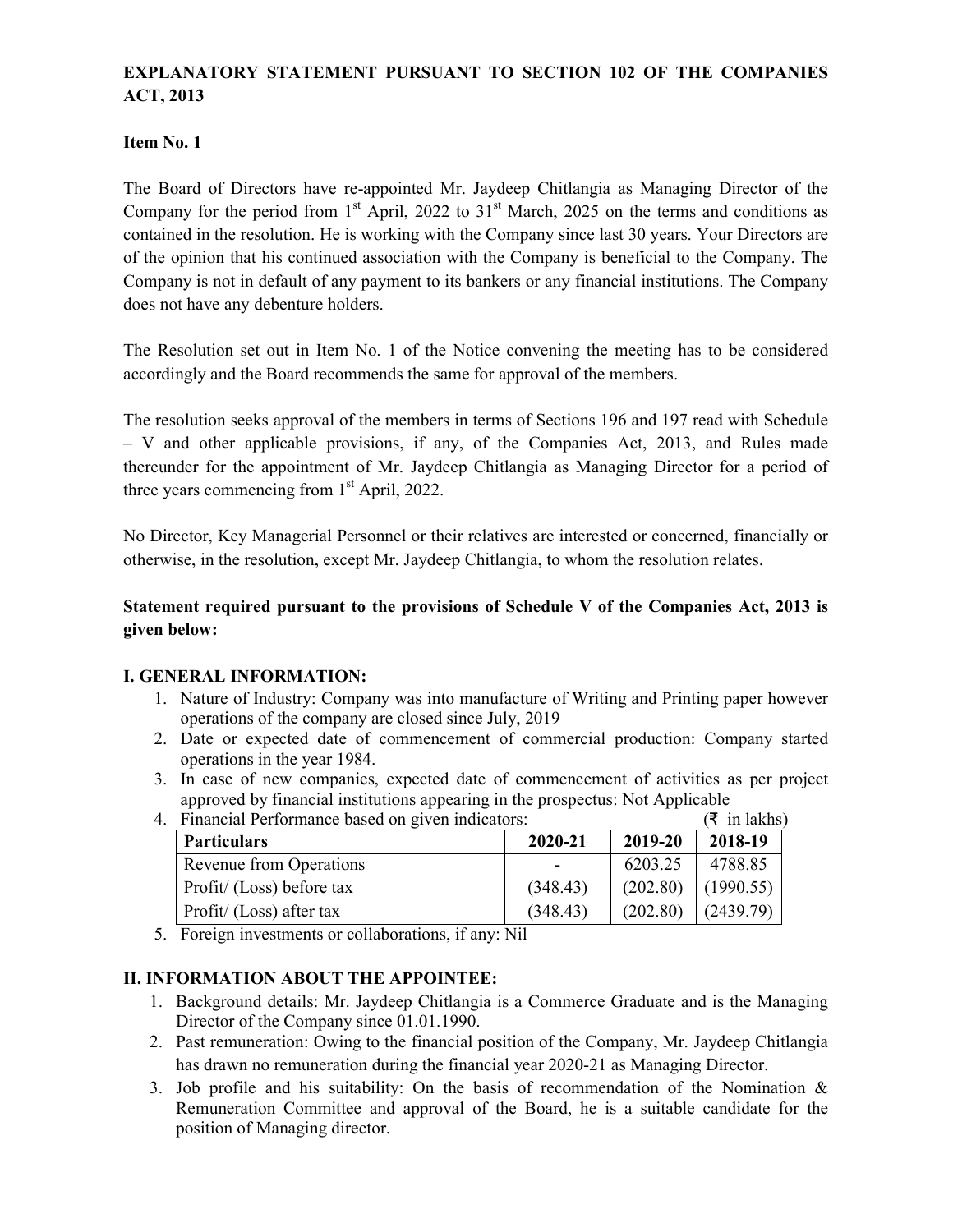- 4. Remuneration proposed: Nil
- 5. Comparative remuneration profile with respect to industry, size of the company, profile of the position of the person: Not applicable
- 6. Pecuniary Relationship directly or indirectly with the company, or relationship with managerial personnel, if any: Mr. Jaydeep Chitlangia holds 4,30,000 equity shares in the company.

### **III. OTHER INFORMATION:**

- 1. Reasons of loss or inadequate profits: Company is facing acute shortage of Working Capital and networth of the company has completely eroded, due to which plant is not operational resulting in huge losses.
- 2. Steps taken or proposed to be taken for improvement: Efforts are being made to resume operations.
- 3. Expected increase in productivity and profits in measurable terms: Company is hopeful of requisite investments and improvement in future.

### **Item No. 2**

Based on the recommendation of the Nomination and Remuneration Committee, the Board of Directors appointed Mrs Deepa Maheshwari as Non-Executive, Independent Director of the Company in the Board Meeting held on  $11<sup>th</sup>$  February, 2022 effective from  $25<sup>th</sup>$  February, 2022 and subject to the approval of the members for appointment as an Independent Director to hold office upto 24<sup>th</sup> February, 2025.

The Company has received a declaration from her to the effect that she meets the criteria of independence as provided in Section 149(6) of the Act and Rules framed thereunder and Regulation 16(1)(b) of the SEBI (Listing Obligations and Disclosure Requirements) Regulations, 2015. In terms of Regulation 25(8) of SEBI (Listing Obligations and Disclosure Requirements) Regulations, 2015, she has confirmed that she is not aware of any circumstance or situation which exists or may be reasonably anticipated that could impair or impact her ability to discharge her duties. In the opinion of the Board, she fulfils the conditions specified in the Act and SEBI (Listing Obligations and Disclosure Requirements) Regulations, 2015 for appointment as an Independent Director and is independent of the management of the Company.

Mrs Deepa Maheshwari has vast experience in the field of Human Resource Development. The Board considers that given her skills, integrity, expertise and experience, her association would be beneficial to the Company and recommends the Special Resolution set forth in Item No. 2 for your approval.

Except Mrs Deepa Maheshwari None of the Directors, Key Managerial Personnel of the Company or their relatives is in any way, concerned or interested, financially or otherwise, in the aforementioned resolution.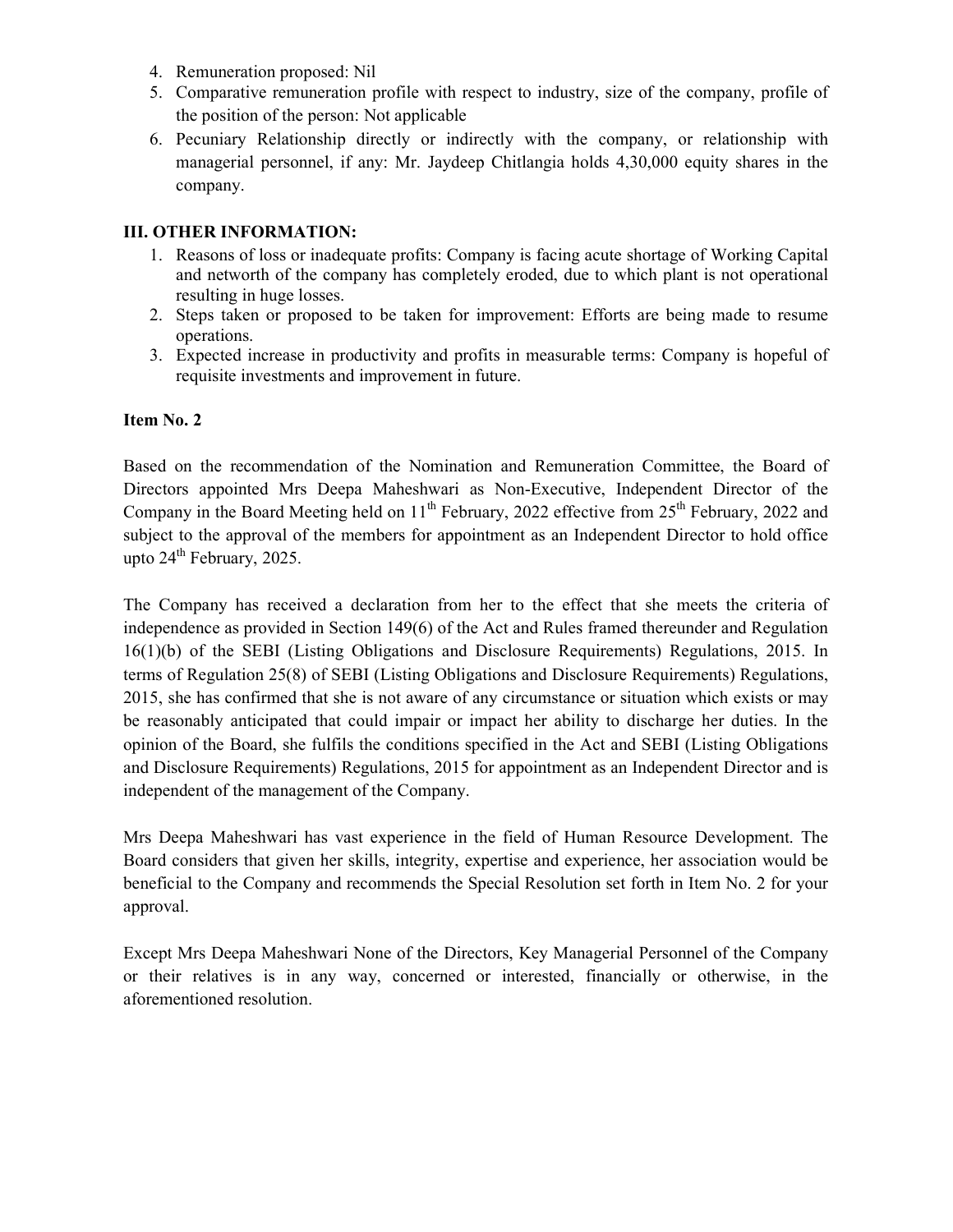#### **Item No. 3**

Mr Mohammed Kamran was appointed by the Board of Directors at its meeting held on 14<sup>th</sup> March, 2022 as an Additional Director.

Mr Mohammed Kamran is not disqualified from being appointed as a Director in terms of Section 164 of the Act and has given his consent to act as a Director. He is not debarred from holding the office of a Director by virtue of any order of the Securities and Exchange Board of India or any other such authority.

He has done his Bachelors of Business Administration from St. Xavier's College and has an experience of more than 7 years in Business Management and Administration, Strategy Formulation and Marketing. The Board is of the view that his knowledge, skills, expertise and experience will be of immense benefit and value to the Company and pursuant to the recommendation of the NRC, recommends his appointment as a Director (Non Executive and Non-Independent) of the Company as set out in the Ordinary Resolution at Item No. 3 of the accompanying Notice for approval by the Members of the Company.

Save and except for Mr Mohammed Kamran, none of the other Directors, KMPs of the Company and their relatives are, in any way, concerned or interested, financially or otherwise, in the Resolution set out at Item No. 3 of the Notice.

By Order of the Board

Dated: 14th March, 2022 *Company Secretary*  Place: Kolkata M No- A41850

 **Komal Dhruv**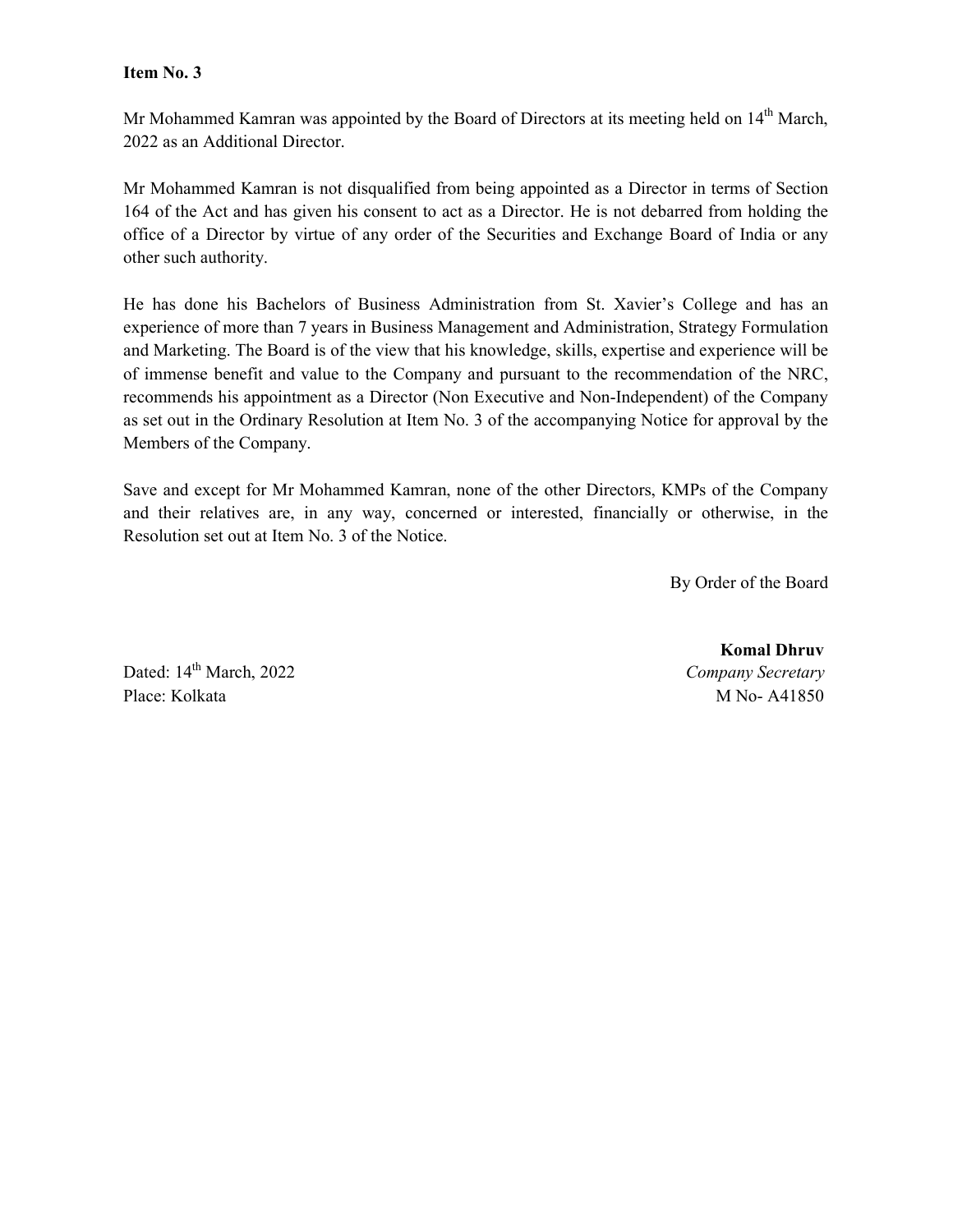**Information pursuant to SEBI (Listing Obligations and Disclosure Requirements) Regulations, 2015and Secretarial Standards in respect of Appointment/ Re-appointment of Director:** 

| <b>Name of Director</b>                                                                                                  | Mr Jaydeep Chitlangia                                                                                                                                                 | <b>Mrs Deepa</b>                                                                                                                                                                                                                                                                                                                                                                                                                   | <b>Mr Mohammed</b>                                                                                                         |
|--------------------------------------------------------------------------------------------------------------------------|-----------------------------------------------------------------------------------------------------------------------------------------------------------------------|------------------------------------------------------------------------------------------------------------------------------------------------------------------------------------------------------------------------------------------------------------------------------------------------------------------------------------------------------------------------------------------------------------------------------------|----------------------------------------------------------------------------------------------------------------------------|
|                                                                                                                          |                                                                                                                                                                       | Maheshwari                                                                                                                                                                                                                                                                                                                                                                                                                         | Kamran                                                                                                                     |
| Age                                                                                                                      | 58 years                                                                                                                                                              | 59 years                                                                                                                                                                                                                                                                                                                                                                                                                           | 33 years                                                                                                                   |
| Date on which first<br>appointed on the<br>Board                                                                         | $1st$ January, 1990                                                                                                                                                   | $7th$ November, 2014                                                                                                                                                                                                                                                                                                                                                                                                               | 14 <sup>th</sup> March, 2022                                                                                               |
| Qualification                                                                                                            | <b>B.Com</b>                                                                                                                                                          | B.A, LLB                                                                                                                                                                                                                                                                                                                                                                                                                           | <b>BBA</b>                                                                                                                 |
| Experience                                                                                                               | Extensive experience in<br>the areas of Corporate<br>Planning, Business<br>Development, Strategy<br>Formulation, Finance,<br>Administration and<br>Overall Management | Experience in the area<br>of Human Resource<br>Development                                                                                                                                                                                                                                                                                                                                                                         | Experience in the area<br>of Business<br>Management and<br>Administration,<br><b>Strategy Formulation</b><br>and Marketing |
| Terms and<br>Conditions of<br>Appointment/Re-                                                                            | Managing Director-<br>liable to retire by rotation                                                                                                                    | <b>Independent Director-</b><br>not liable to retire by<br>rotation                                                                                                                                                                                                                                                                                                                                                                | Non-Executive<br>Director, liable to retire<br>by rotation                                                                 |
| appointment<br>Skills and<br>capabilities required<br>for the role and the<br>manner in which<br>requirements are<br>met | NA                                                                                                                                                                    | Expertise on general<br>management, human<br>resource etc., shall<br>understand company's<br>structure, policies, and<br>culture including the<br>industrial trends,<br>challenges and<br>opportunities.<br>Considering the skills,<br>expertise and<br>competencies required<br>for effective functioning<br>and discharge of<br>Board's duties and in<br>the opinion of the<br>Board, the Director<br>meets such<br>requirements | NA                                                                                                                         |
| Number of Board<br>Meetings attended<br>out of seven Board<br>Meetings held<br>during the year                           | Seven                                                                                                                                                                 | <b>Six</b>                                                                                                                                                                                                                                                                                                                                                                                                                         | NA                                                                                                                         |